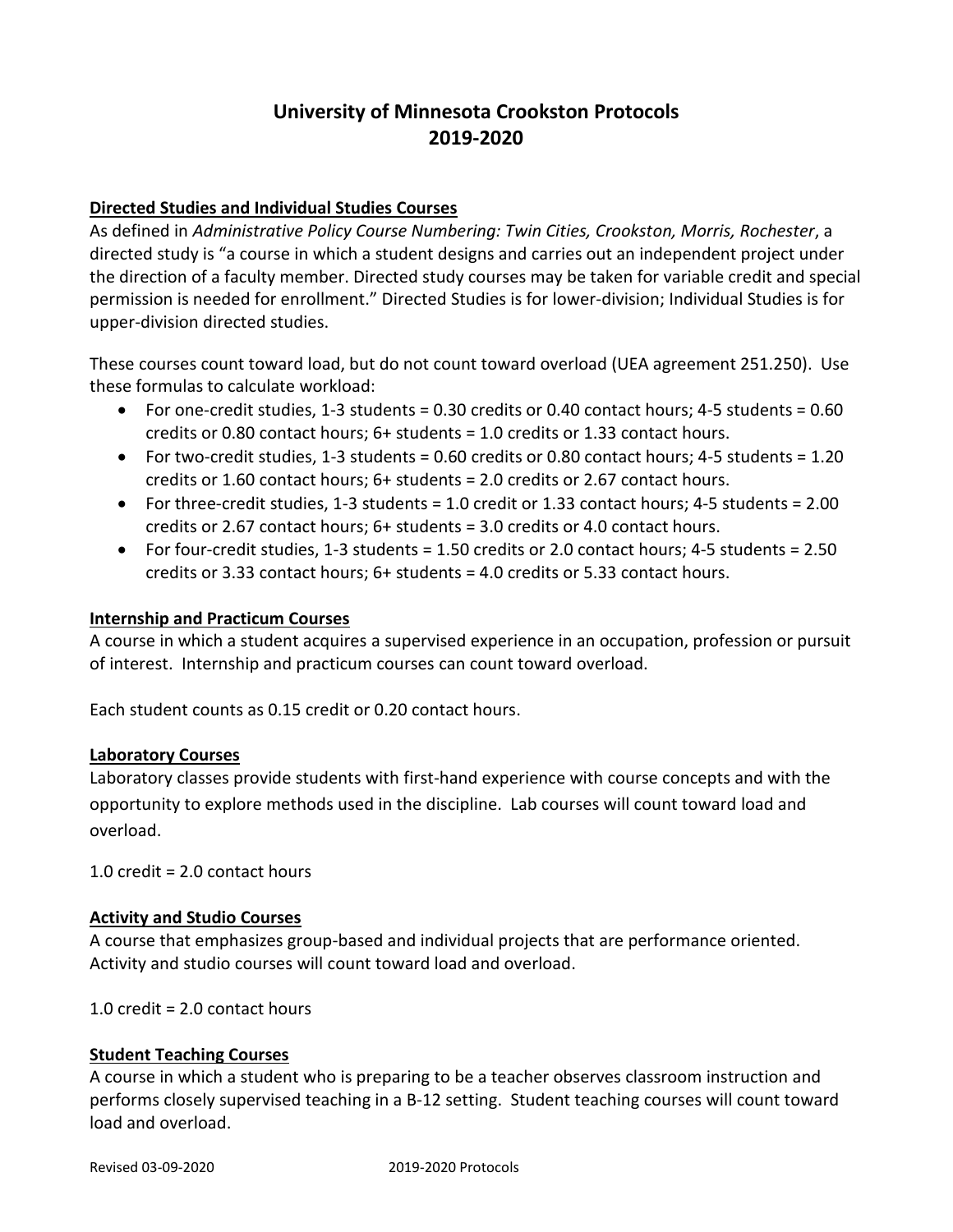Student teaching that *does not include* edTPA counts as 0.50 credits per student. Student teaching that *does include* edTPA teaching counts as 1.0 credit per student.

ECE 4883 Student Experiences in Program Management is calculated at 0.50 credits per student.

AGED 4600, 4700, 4800, and 4900 are taught concurrently. AGED 4900 includes edTPA. Workload for all four courses is calculated as 1.0 credit per student in AGED 4900.

## **Upper/Lower Division Courses**

If the same course is listed as either upper or lower division credit (such as choir), but taught at the same time, it counts only once toward faculty load.

# **Cross-Listed Courses**

A cross-listed course is a single course offered collaboratively between two departments or academic programs. Cross-listed courses have two or more prefixes, but will share the same title, credits, description, outcomes, meeting time and days, instructor(s), and attributes such as repeatability. Course prerequisites for cross-listed courses should be comparable. The completion of a cross-listed course will meet any program requirement for the other cross-listed course.

A cross-listed course counts once toward faculty load.

# **Team Teaching**

In the case where a course is team taught by two or more members, the credits will be distributed equitably between the members, as agreed prior to beginning to teach the course.

## **Release Credits or Time**

Release credits or time that have been formally approved by the Unit Head and the Vice Chancellor for Academic Affairs are calculated on a 3:4 ratio (i.e., 3.0 credits = 4.0 contact hours) and count toward load and overload except as noted below.

Research release used to fill to the maximum load (typically 12.0 credits/16.0 contact hours) for a term shall not be adjusted downward due to overloads in another term. Research release beyond the maximum load for a term may be applied to the other term in that academic year<sup>1</sup> but shall not count toward overload.

# **Advising**

 $\overline{a}$ 

Number of advisees does not count toward load unless a member has more than 35 advisees. Use average for the year. If the average number of advisees for the year for a member is over 35, each advisee over 35 will count as 0.075 credit hour or 0.10 contact hour. Credits or contact hours for advising above an average of 35 students for the year will count toward load and overload.

Use these formulas:

 $1$  "Academic year" as used in this document shall correspond with the university calendar. Thus the May and summer terms in 2020 are a part of the 2019-2020 academic year.